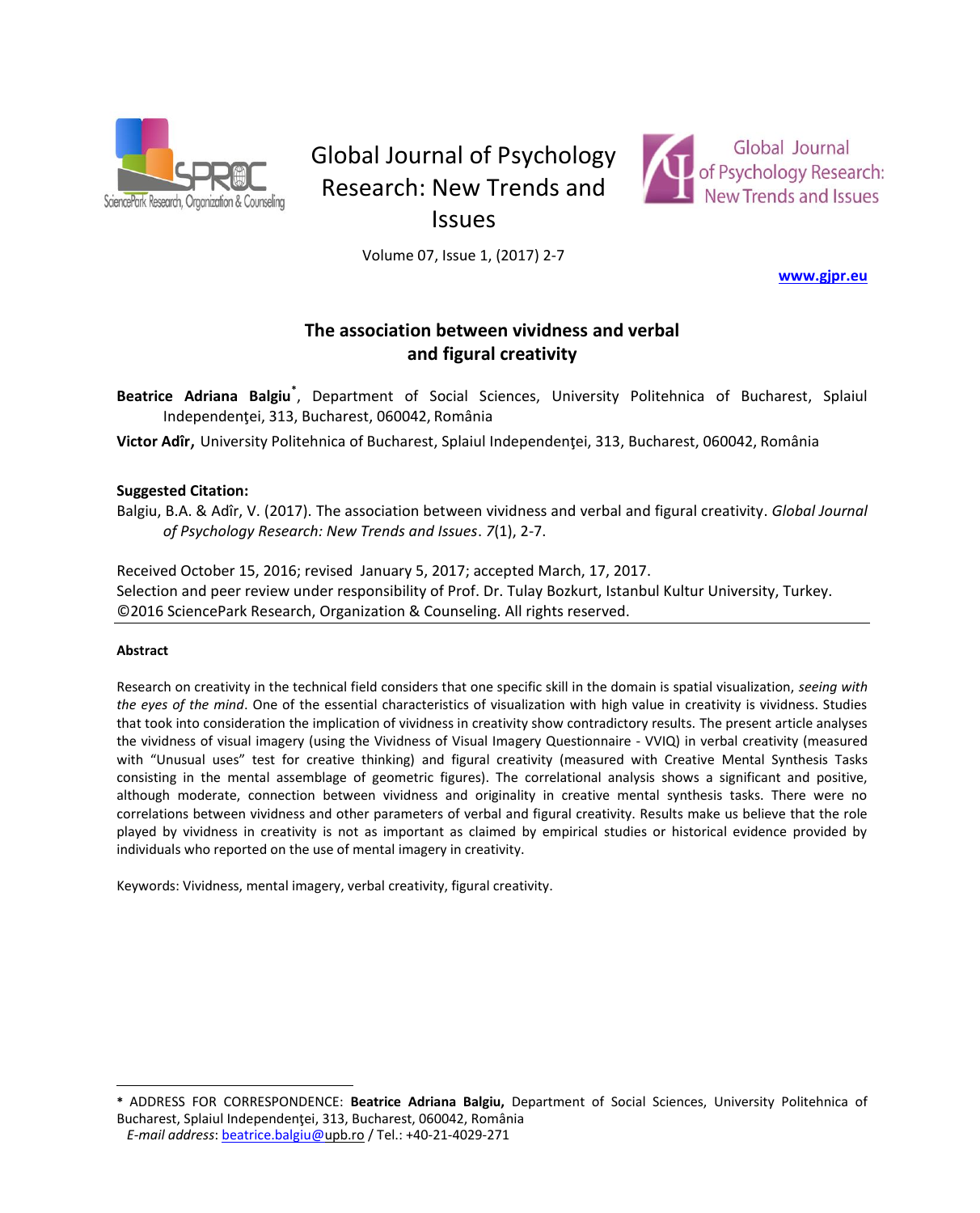## **1. Introduction**

The cognitivist approach of creativity proposes to make possible the understanding of processes that underlie creativity. One of the processes studied in creativity by cognitivism is the one of mental imagery, and in this context vividness stands out as a component of visual mental imagery (Gonzalez, Campos & Perez, 1997; LeBoutillier & Marks, 2003; Palmiero, Nakatani, Raver, Olivetti Belardinelli & van Leeuwen, 2010; Palmiero, Cardi & Olivetti Belardinelli, 2011; Vellera & Gavard-Perret, 2016).

## **2. The implication of the vividness of mental imagery in creativity**

The majority of studies which focused on the implication of mental imagery in creativity preponderantly used two essential variables of imagery: vividness and control. The results regarding the implication of these components and especially of vividness in the appearance of creativity are contradictory most of the times. For example, in the early studies, Forisha (1981) finds a consistent association between the control of mental imagery and divergent thinking, but not between vividness and divergent thinking. Parrot and Strongman (1985) report on opposite effects: thus, vividness is more strongly linked to creativity than to the control of mental imagery. In the meta-analysis of nine studies, Le Boutiller and Marks (2003) concluded that self-reported imagery is associated more with the figural aspect of creativity than with its verbal one. Similarly, Le Boutiller (1999 - *apud* Le Boutiller & Marks (2003) discovered a significant relationship between vividness, mental imagery, and performance related to divergent thinking tasks. Theoretically, a person who shows a high degree of vividness and control of mental imagery is expected to obtain higher scores for figural tasks than for verbal tasks (Flowers & Garbin, 1989). It seems that authors agree on the fact that visualisation interferes greatly with the figural side of creativity (Pearson, Logic & Gilhooly, 1999; Antonietti & Colombo, 2011). A special group of studies which focused on the role mental imagery plays in creativity is the one that used tasks of creative mental synthesis. In this context, Morrison and Wallace (2001) found a significant relationship between the vividness of visual imagery and the divergent production of tasks of creative mental synthesis, but not between the vividness of visual imagery, creativity, and the recognition of objects. Others authors discovered that there is no relationship between the vividness of visual imagery, originality, and the applicability of the objects generated during the tasks of mental synthesis (Palmiero, Nakatani, Raver, Olivetti Belardinelli & van Leeuwen, 2010). In a subsequent study, Palmiero, Cardi and Olivetti Belardinelli (2011) discovered the positive relationship between vividness and the practicability of objects when concrete and functional drawings are solicited. The authors show that the objects evaluated as practical are associated with a high capacity to represent graphical information.

## **3. Method**

- **Objective**: the analysis of the implication of mental imagery vividness in creativity using two ways of measuring creativity
- **Participants:** 64 students with the age range M = 20.11 S.D. = 0.53, out of which 43 were men, 23 were women with no significant difference regarding the age average.

## **Measures**

 *1. The vividness of Visual Imagery Questionnaire* – *VVIQ* (Marks, 1973) used in order to measure the degree to which individuals can form visual mental imagery. The questionnaire presents 16 items which describe various scenes, for example*: Think about a landscape with trees, mountains and lakes. Assess the contours of the landscape, the colour and the shape of the trees, The colour and the form of the lake, A strong wind hits the trees and it ripples the water*. The respective items were grouped in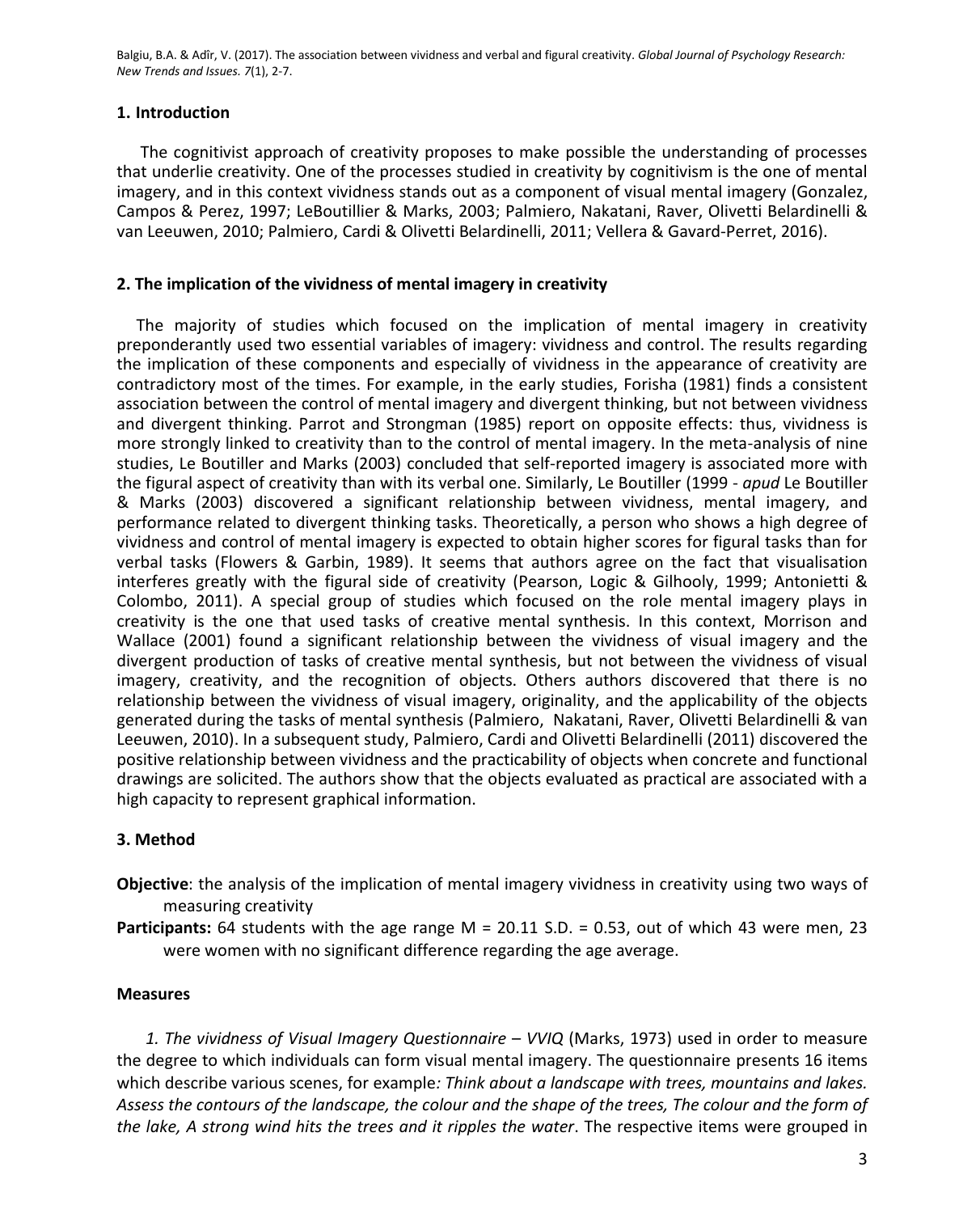four scenes. After every scene, the subjects were asked to evaluate the degree of clarity in the visualisation of these scenes on a scale from 1 − *no images obtained*, to 5 – *perfectly clear image and as vivid as normal sight.*

*2. The creative thinking test entitled "Unusual Usages"* (UNU) elaborated and standardized by Stoica-Constantin and Caluschi (2006) on a Romanian population in order to measure potential creative thinking ( $\alpha$  = 0,89). The test consists in discovering as many usages as possible for an ordinary cane with a spike at the lower end. The test lasts for 5 minutes. Creativity is summarized by its three dimensions, fluency (the total number of ideas), flexibility (the passage from one category of items to another) and originality (calculated by checking every answer against the list of items evaluated by means of a scale from 0 (banal) to 13, where 13 is the minimum frequency of appearance, therefore, a high degree of originality. Finally, we add the originality scores for all the answers, thus, obtaining a score at this factor per test). The gross scores for the three dimensions are turned into a standard score on the progressive scale of 1 to 9. Our prior experience with the respective test makes us believe that it is mainly based on the assessment of great creative force. Is considered that the test addresses the intellectual component of creativity and, at the same time, creative attitudes such as restructuring day-to-day life, focusing on risk, the sense of humour (the request to name less ordinary usages urges the subject to do away with common, stereotypical images).

*3. Creative mental synthesis tasks* (Finke, 1990) – *CMST*, consisting of the presentation of 15 tridimensional visual stimuli, with the corresponding names (sphere, semi-sphere, cube, cone, cylinder, rectangle, hook, thread, tube, bracket, square, cross, wheels, ring and handle) of which subjects had to make mental series of 3 stimuli in order to create a meaningful object. The presentation was made with a program made in Java Script which showed 8 series of 3 visual stimuli from the table of stimuli mentioned above. The respective stimuli were shown on the screen with the help of a computer and of a video projector. The participants were first familiarized with the shape and the names of every stimulus, and then asked to memorize the stimuli and, in the absence of the latter, to mentally assemble the three visual stimuli in order to create an object that should be a part of one of the three categories: toys, furniture, or weapons. Then, students had two minutes at their disposal to draw the objects they had mentally created, on papers given to them beforehand. The participants were allowed to change the size of the objects, the spatial orientation and the position of visual stimuli on the condition to keep the initial structure.

In order to evaluate the drawn objects, the consensual technique or the method of the judges was used (Amabile, 1983; Amabile, 2000). Two independent judges analysed and assessed the drawings taking into consideration the following dimensions:

*– Originality*, considered to be the ideational and figural rarity of the drawings. The drawings were assessed on a scale from 1 – low originality to 5 – high originality (interrater correlation  $\alpha$  = .61)

*– Usefulness* defined as the adequacy to task constraints was assessed on a scale from 1 − low usefulness to  $5 -$  high usefulness. The average of the two evaluators for each of the eight drawings was calculated, so that every participant received one score for originality and one for usefulness (interrater correlation  $\alpha$  = .53).

*– Transformational complexity* was calculated separately by using the rules recommended by Anderson and Helstrup (1993a; 1993b) and Palmiero, Cardi and Olivetti Belardinelli (2011). Every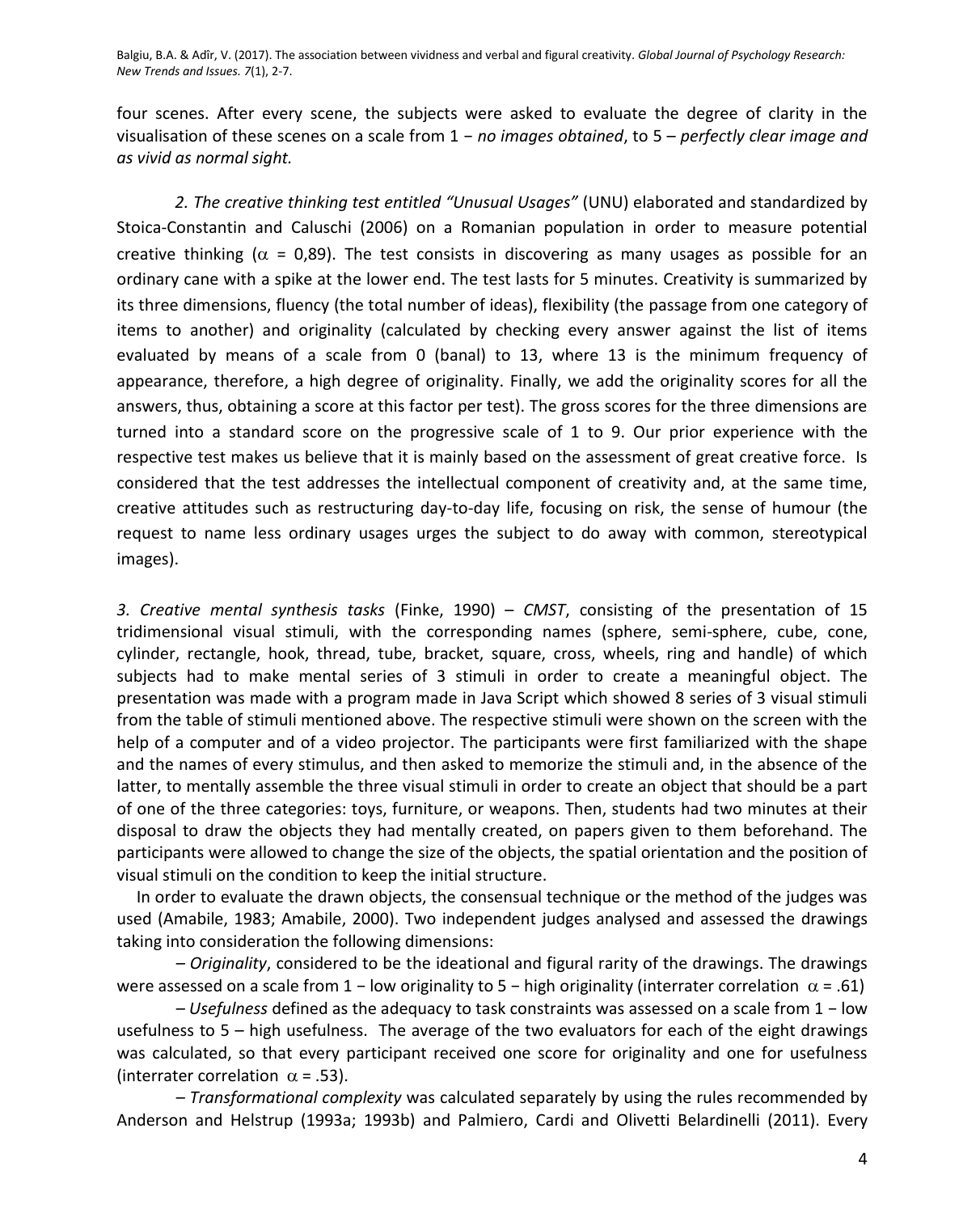evaluator calculated 4 indexes for the sub-dimensions: size differences, rotation, image in the mirror and intrication.

The score for creativity subsumed all three dimensions: originality, usefulness, transformational complexity.

## **4. Results and discussions**

Table 1 shows a descriptive statistics of the variables used in this study. With respect to originality and verbal creativity, the comparison of the results with the stanine sample test (nine classes) shows that the group is situated at a moderate level. With respect to figural creativity, the highest score was obtained for originality, while the lowest score was obtained for transformational complexity. Between originality and usefulness, the score difference is of  $t = 2.78$  p = .005994, and between originality and transformational complexity, the score difference is of  $t = 3.25$ ,  $p = .005861$ . There are no significant differences between the average value obtained for usefulness and that obtained for transformational complexity.

| Table 1. Descriptive analysis |                  |       |      |  |  |  |  |
|-------------------------------|------------------|-------|------|--|--|--|--|
| Measures Variables            |                  | м     | S.D. |  |  |  |  |
| <b>VVIQ</b>                   | Vividness        | 4,11  | 0,66 |  |  |  |  |
|                               | Fluency          | 6,11  | 1,65 |  |  |  |  |
| UNU                           | Flexibility      | 6,50  | 1,62 |  |  |  |  |
|                               | Originality      | 4,96  | 1,76 |  |  |  |  |
|                               | Creativity       | 5.97  | 1,54 |  |  |  |  |
| <b>CMST</b>                   | Originality      | 14,95 | 3,59 |  |  |  |  |
|                               | Utility          | 12,06 | 3,94 |  |  |  |  |
|                               | Transformational | 10,73 | 3,50 |  |  |  |  |
|                               | complexity       |       |      |  |  |  |  |
|                               | Creativity       | 12,25 | 1,54 |  |  |  |  |

The drawings that obtained the highest scores for figural originality (M between 4 and 4,8) were considered the following: "table with a solar quadrant", "toy pirate arm", "rocket mini-launcher", "hairstyling chair", "chess bishop", "doll ring", "clown box", "electric drill" etc. For vividness, the average value was  $M = 4,11$ , S.D. = 0,66 (table 1). Table 2 shows the intervariables correlational analysis. Correlations between tests were obtained: between the variables that measure verbal creativity (r between 60 and 94;  $p < 0.01$ ) and within the internal structure that measures figural creativity (r between 32 and 90;  $p < 0.01$  ). There are no correlations between the two types of creativity measurements, the verbal and the figural one. Unlike the study carried out by Palmiero *et al* (2011), the present research did not reveal any contribution of the dimension used in the creative process (equivalent with the predictability in the study of Palmiero *et al* (2011). The present results corroborate the researches that show a stronger relationship between vividness and figural creativity and the absence of the relationship between vividness and verbal creativity. The result suggests that the vividness of mental imagery is important for creativity because of the inspiration that figural imagery brings to subjects.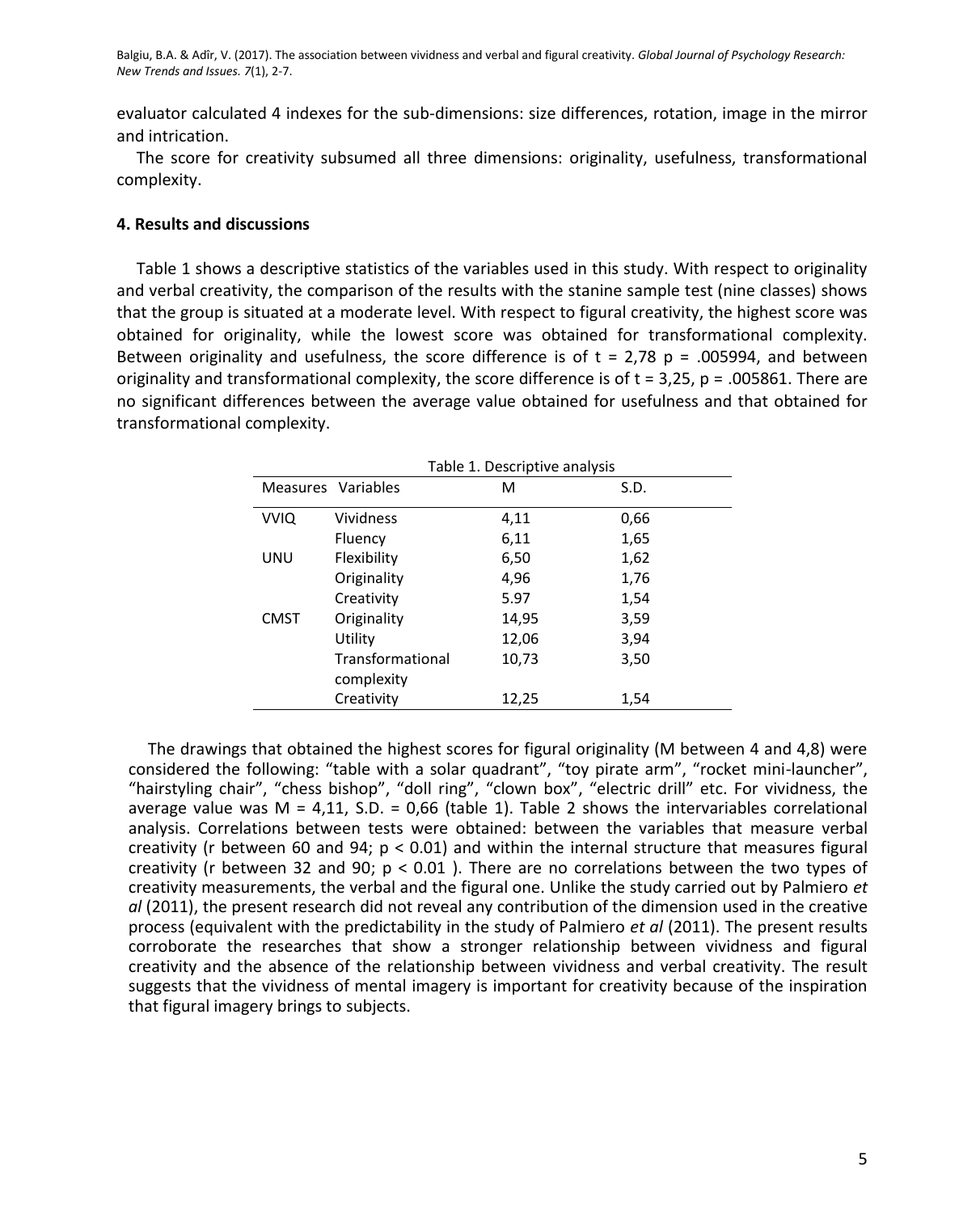|             | Table 2. Intercorrelation of Variables |        |               |        |        |        |        |        |        |   |
|-------------|----------------------------------------|--------|---------------|--------|--------|--------|--------|--------|--------|---|
| Variables   |                                        | 1      | $\mathcal{P}$ | 3      | 4      | 5      | 6      |        | 8      | 9 |
| <b>VVIQ</b> | 1. Vividness                           |        |               |        |        |        |        |        |        |   |
|             | 2. Fluency                             | .17    |               |        |        |        |        |        |        |   |
| <b>UNU</b>  | 3. Flexibility                         | .09    | $.90*$        |        |        |        |        |        |        |   |
|             | 4. Originality                         | .03    | $.60*$        | $.66*$ |        |        |        |        |        |   |
|             | 5. Creativity                          | .08    | $.94*$        | $.93*$ | $.79*$ |        |        |        |        |   |
| <b>CMST</b> | 6. Figural Originality                 | $.19*$ | .15           | .11    | .00.   | .19    |        |        |        |   |
|             | 7. Utility                             | .09    | $-.02$        | $-.07$ | $-.15$ | $-.04$ | $.77*$ |        |        |   |
|             | 8. Transformational                    | $-.18$ | .03           | .05    | .07    | .07    | $.46*$ | $.32*$ |        |   |
|             | complexity                             |        |               |        |        |        |        |        |        |   |
|             | 9. Figural Creativity                  | .06    | .06           | .01    | $-.07$ | .04    | $.90*$ | $.87*$ | $.66*$ |   |

\*\*Correlation significant at the 0,01 level

### **5. Conclusion**

Specialized literature has shown that mental imagery can play a role in the development of creativity. The present study investigated the relationship between vividness as a component of mental imagery and verbal and figural creativity. Results show that individual differences related to vividness influence creativity by means of the inspiration it brings to subjects. It follows then that the development of originality in solving figural tasks could be enhanced by enhancing visual imagery vividness, among other techniques. Moreover, the result suggests that it is important to select individuals who manage to have spatial visual representations with high intensity whenever one needs to solve creative tasks. Consequently, individual differences related to the vividness of mental imagery could have an important role when one proceeds to its enhancement.

## **References**

Amabile, T. (1983). *The social psychology of creativity*, New York, Springer-Verlag

Amabile, T. (2000). *Creativity in context*, Boulder Co., Westview Press.

Anderson, R.E., & Helstrup, T. (1993b). Visual discovery on mind and on paper, *Memory and Cognition*, *21*(3), 283-293

Anderson, R.E., & Helstrup, T. (1993a). Multiple perspectives on discovery and creativity, In B. Roskos-Ewoldsen, M.J. Indos-Peterson & R.E. Anderson (eds.) *Imagery, creativity and discovery. A cognitive perspective* (p. 223-253), Amsterdam, Elsevier

Antonietti, A., & Colombo, B. (2011) Mental imagery as a strategy to enhance creativity in children, *Imagination, Cognition and Personality*, *31*(1), 63-77

Finke, R.A. (1990). *Creative imagery. Discovery and invention in visualization*, Hillsdale, New Jersey, Lawrence Erlbaum Associates

Flowers, J. H., & Garbin, C. P. (1989). Creativity and perception, In J. A. Glover, R. R. Ronning, C. R. Reynolds (Eds.), *Handbook of creativity: perspectives on individual differences,* (p. 147–162). New York, Plenum Press.

Forisha, B. L. (1981). Patterns of creativity and mental imagery in men and women, *Journal of Mental Imagery*, *5*(1), 85-96.

Gonzalez, M. A., Campos, A., & Perez, M. A. (1997). Mental imagery and creative thinking, *Journal of Psychology*, *131*(4), 357-364.

LeBoutillier, N., & Marks, D.F. (2003). Mental imagery and creativity: a meta-analytic review study, *British Journal of Psychology*, *94*(1), 29-44